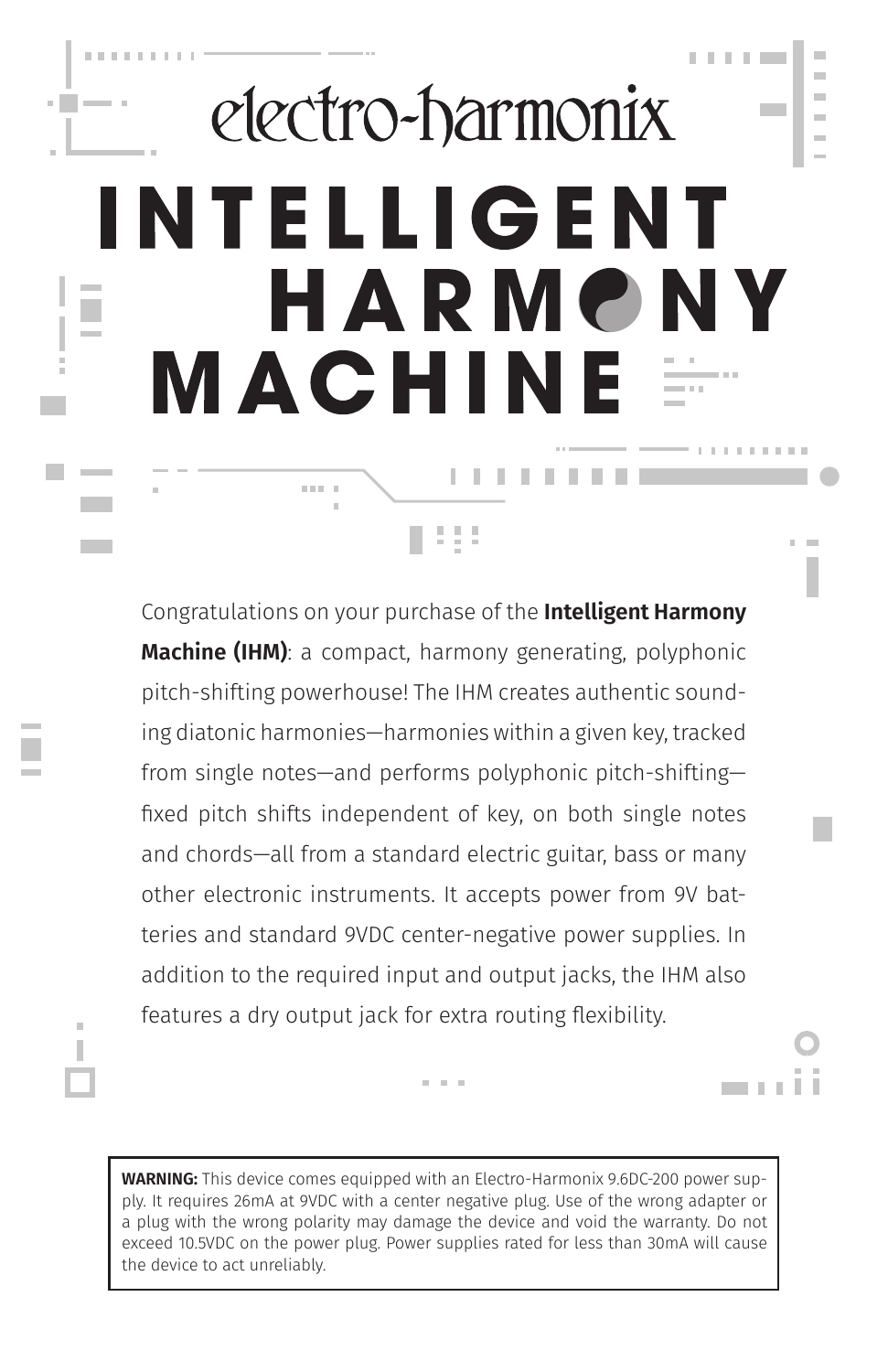

**1. KEY Knob** This seven-position rotary switch, in conjunction with the toggle switch to its right, sets the key the IHM is in while in Intelligent Mode. This knob has no effect while in Polyphonic Override Mode.

**2. KEY Toggle Switch** This switch works in conjunction with the knob to its left to set the key of the IHM. With the switch in its upwards position the key is set to the sharp variation of the key set by the KEY knob. With this switch in its downwards position, the key is set to the natural variation of the key set by the KEY knob. This switch has no effect while in Polyphonic Override Mode.

**3. MAJ / MIN Toggle Switch** In Intelligent Mode this switch sets whether the key (set by the KEY knob and switch) is major or minor. In Polyphonic Override Mode this switch can be used for intervals 3, 4, 7, & 8 (3rds and 2nds) to set whether the pitch-shift interval is a major 3rd/2nd or a minor 3rd/2nd.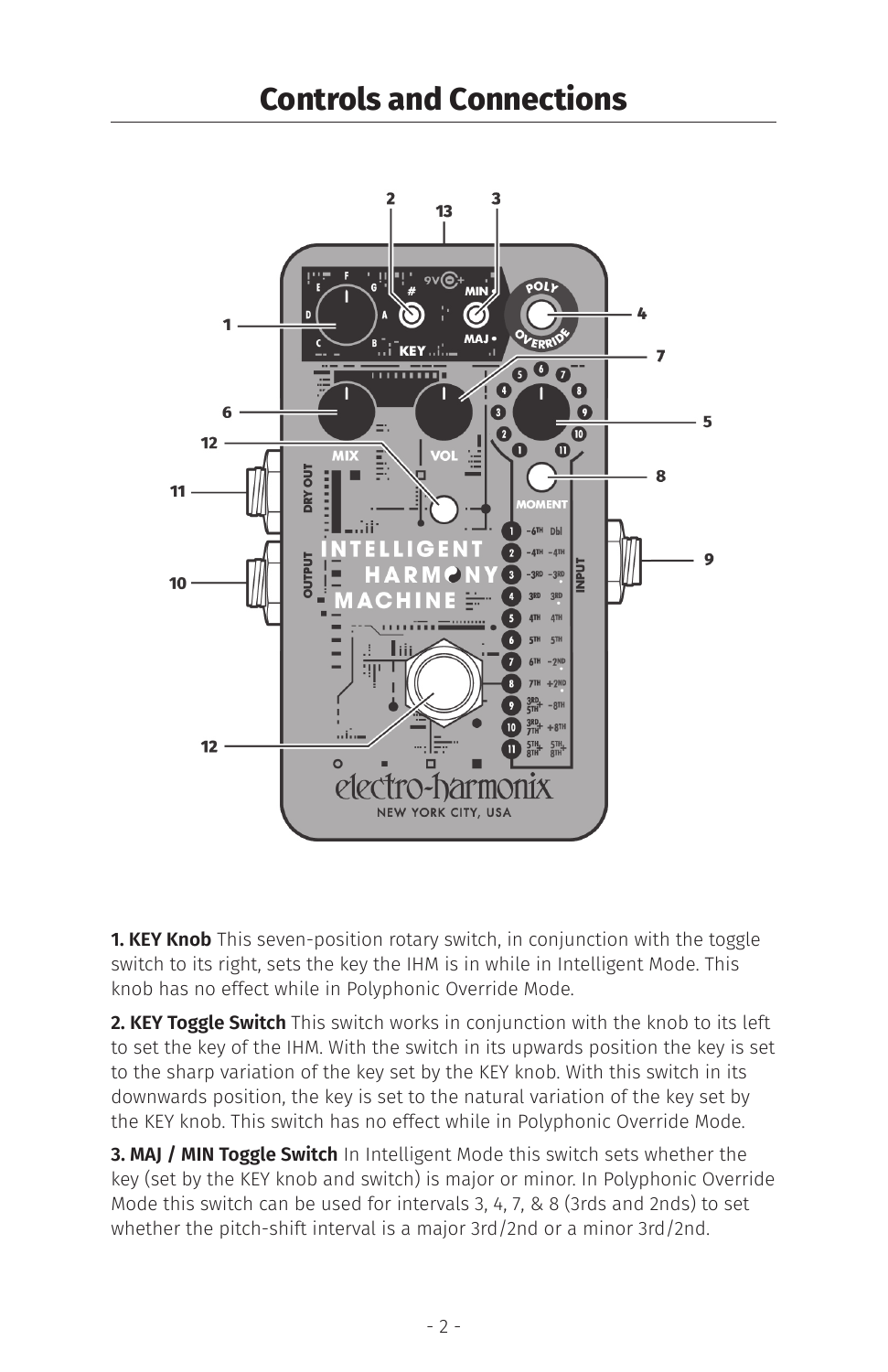**4. POLY-OVERRIDE Button** Use this button to switch between Intelligent Harmony mode and Polyphonic Override mode. When his switch is lit the IHM is in Polyphonic Override mode.

**5. INTERVAL SELECT Knob** This eleven-position rotary switch selects the interval of the harmony or pitch shift applied to the effect signal. The exact function of these intervals varies depending on which mode the IHM is in.

**6. MIX Knob** Sets the mix between the dry and effect (harmony or pitch-shifted) signal. Fully dry signal at minimum, fully effected signal at maximum.

**7. VOL Knob** Sets the output volume of the IHM.

**8. MOMENT Button** When this illuminated button is lit, the IHM is in momentary mode. In momentary mode, the effect is only active while the footswitch is held down.

**9. INPUT Jack** This is the input jack for the IHM. The load impedance presented at the INPUT jack is 2.2MΩ.

**10. OUTPUT Jack** This is the main output for the IHM. The source impedance presented at the OUTPUT jack is 680Ω.

**11. DRY OUT Jack** This jack outputs a buffered version of the dry signal present at the INPUT jack at all times. The source impedance presented at the DRY OUT jack is 680Ω. Pro Tip: when using DRY OUT, you can set MIX to maximum so that only the wet signal is present at the OUTPUT jack. Each output jack now outputs a different set of notes, or a unique signal, that can go to its own amp or be processed individually.

**12. FOOTSWITCH and STATUS LED** The footswitch is used to toggle the effect on and off. When the MOMENT button is lit, the IHM is in momentary mode, and the effect will only be active while the footswitch is being held down. With the MOMENT button off, the IHM is in latching mode. In latching mode pressing and releasing the footswitch once will switch between the IHM being active and being in buffered bypass mode. The red LED illuminates to indicate when the IHM is active.

**13. 9V Power Jack** The included 9VDC, center-negative power supply can be connected to the power jack to provide power without a battery. The IHM requires 26mA at 9VDC on a center-negative plug. Do not exceed 10.5VDC at the power jack.

When using a 9V battery, plugging into the INPUT jack activates power. The input cable should be removed when the unit is not in use to avoid running down the battery. We recommend alkaline batteries for the IHM.

*To change the 9-volt battery, you must remove the 4 screws on the bottom of the IHM. Once the screws are removed, you can take off the bottom plate and change the battery. Please do not touch the circuit board while the bottom plate is off or you may damage a component.*

*Note: When initially powered up (from either an AC adapter or a battery) the IHM takes two to three seconds to turn on.*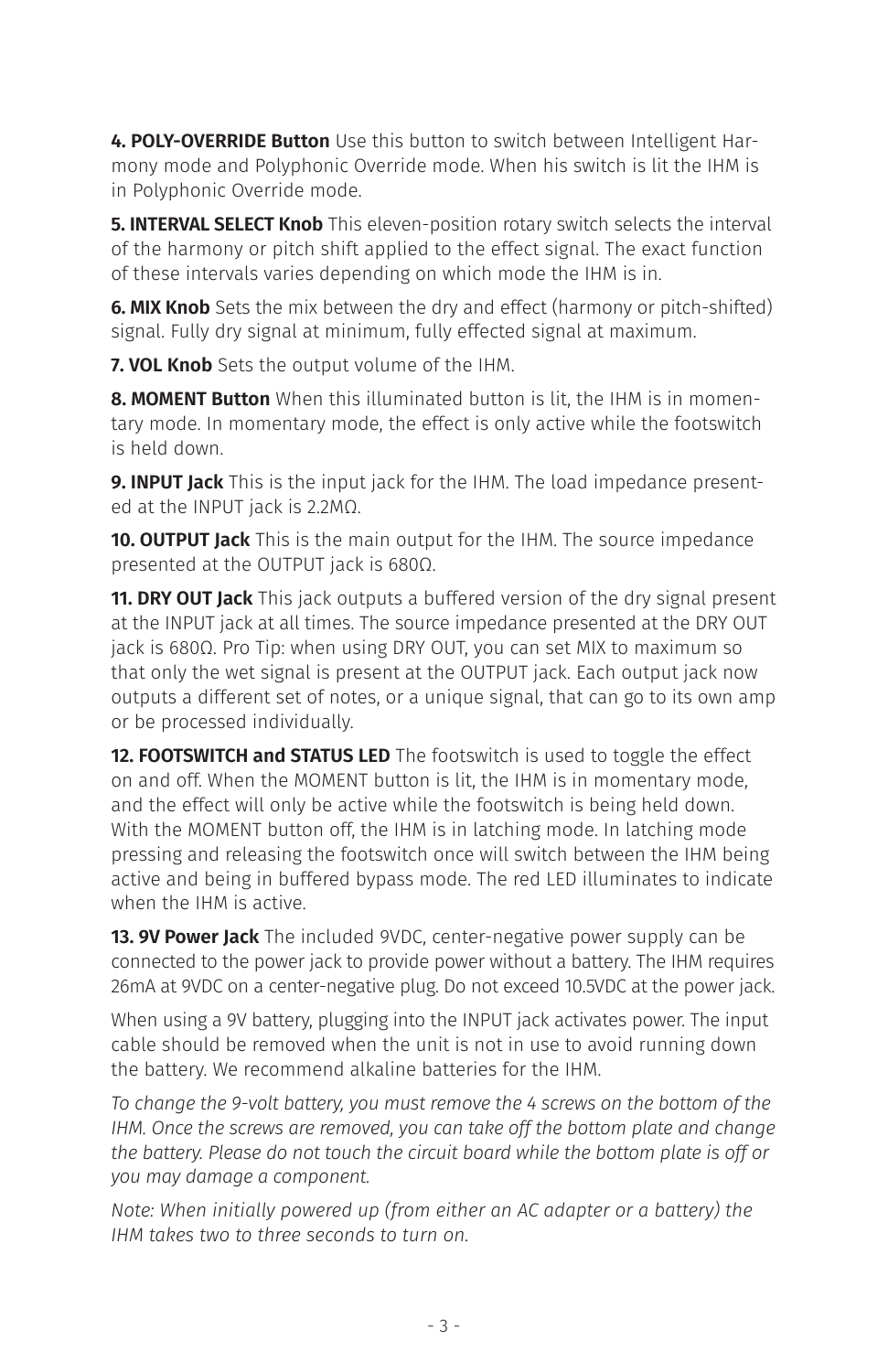Insert the output plug from the supplied 9VDC AC adapter into the power jack at the top of the IHM, or make sure a working 9V battery is installed in the unit. The IHM must be powered to pass signal, even in bypass. Connect an instrument cable from your guitar to the INPUT jack. Connect an instrument cable between the OUTPUT jack and a suitable amplifier. Click the footswitch to engage the IHM (the illuminated MOMENT button should be off). The red LED lights to indicate that the unit is active. Start with MIX and VOL knobs at noon (50%)

The IHM operates in two distinct modes: **Intelligent Mode** and **Polyphonic Override Mode**. When lit, the POLY-OVERRIDE button indicates that Polyphonic Override is enabled. With this button off, the IHM is in Intelligent Mode. Press and release the POLY OVERRIDE button to toggle between the two modes.

## **INTELLIGENT MODE**

In Intelligent Mode the IHM generates diatonic harmonies in a set key based on single notes played on your instrument. Playing multiple notes or chords will not work well in this mode. *Note: It is very important that your guitar be in tune (based on A440) for the IHM to work properly in this mode!* 

## **Setting the Key**

The key is set by the top-left seven-position knob in conjunction with the two toggle switches to its right. If that knob is set to "C" and both knobs are set to the downward position (natural, and MAJ) the key is set to C major. If the two toggle switches are moved to the upwards position (#, and MIN) the key is now set to C# minor.

## **Selecting the Interval**

The harmony interval is set by the bottomright eleven-position switch. The intervals are listed in the chart on the right.

The exact note the IHM generates depends on the key and interval settings along with the exact note played. For example, with the key set to C and the interval set to a 3rd up, if a C note is played, the IHM will generate an E note, a major third up from C. If a D is played with the same settings, the IHM generates an F, a minor third up from D. This is because in Intelligent Mode the IHM produces diatonic harmonies, harmonies that are within the set key.

## **Secondary Interval Options**

When in Intelligent Mode, there are two additional options for the last three interval positions: 9, 10, and 11, each of which generates two harmony voices. To access

|                | <b>INTELLIGENT MODE</b> |
|----------------|-------------------------|
| 1              | 6th Down                |
| $\overline{2}$ | 4th Down                |
| 3              | 3rd Down                |
| 4              | 3rd Up                  |
| 5              | 4th Up                  |
| 6              | 5th Up                  |
| $\overline{7}$ | 6th Up                  |
| 8              | 7th Up                  |
| 9              | 3rd Up + 5th Up*        |
| 10             | 3rd $Up + 7th Up*$      |
| 11             | 5th Up + 8th Up*        |

*\* Secondary interval options available.*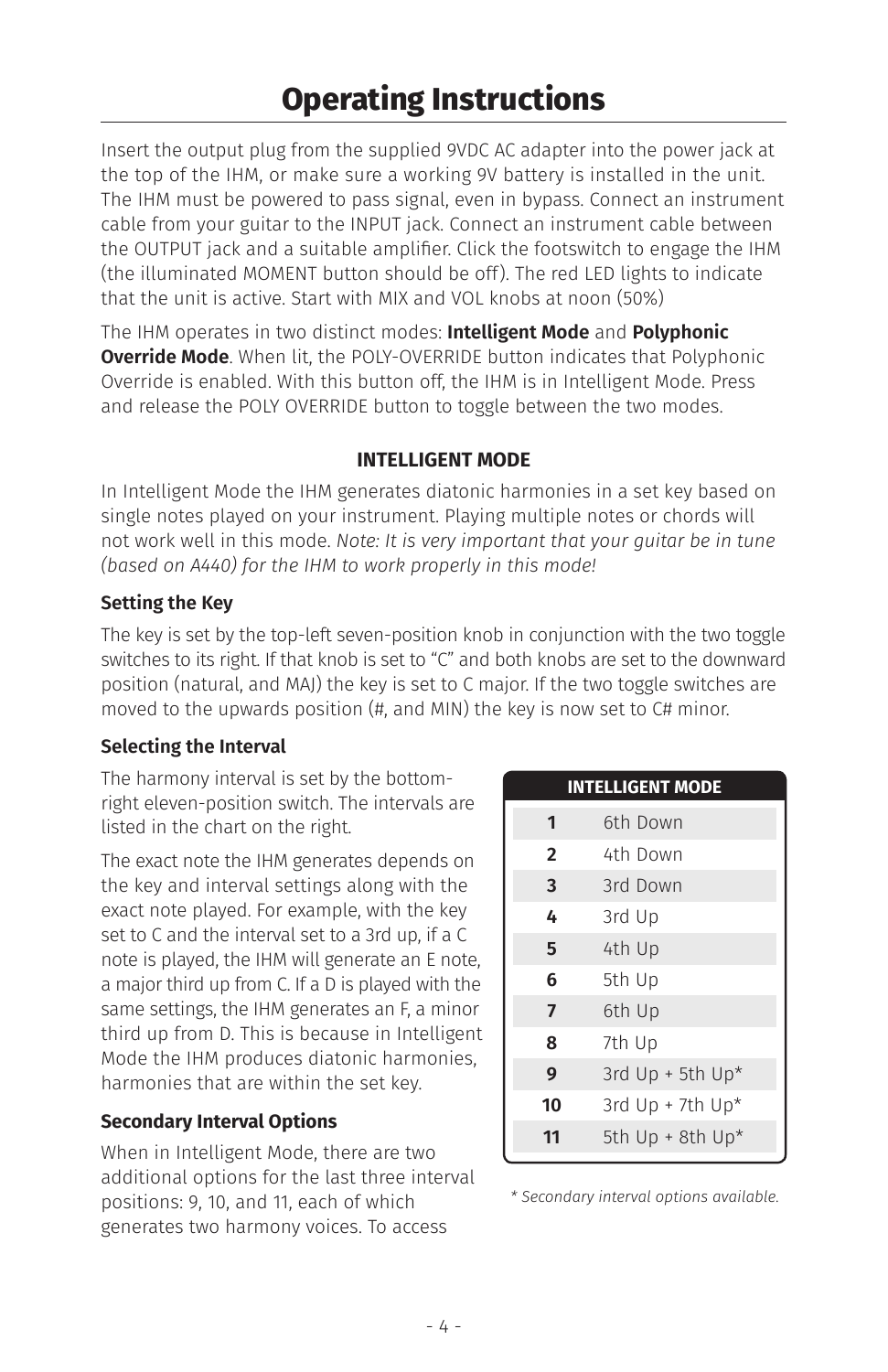these options, hold down the POLY-OVERRIDE button for about two seconds, until it starts blinking. From here, press and release the same button again and the blinking speed changes. There are three speeds: slow, medium, and fast. Slow is the factory default and matches the printed labels on the IHM. The interval settings are:

| <b>SECONDARY INTERVALS</b> |                   |                   |                     |  |
|----------------------------|-------------------|-------------------|---------------------|--|
|                            | <b>SLOW</b>       | <b>MEDIUM</b>     | <b>FAST</b>         |  |
| 9                          | 3rd Up + 5th Up   | 4th Down + 3rd Up | 6th Down + 4th Down |  |
| 10                         | 3rd $Up + 7th Up$ | 3rd $Up + 6th Up$ | 3rd Down + 3rd Up   |  |
|                            | 5th Up + 8th Up   | 8th Down + 5th Up | 8th Down + 4th Down |  |

For positions 9 and 11, the two secondary options represent inversions of the same chord. For interval 10, a 3rd+6th option is available, plus an inversion of that option.

When setting the secondary option with the POLY-OVERRIDE button, your selection applies to all three interval positions: 9, 10, and 11. Once you are done selecting, press and hold POLY-OVERRIDE for about two seconds, until it stops blinking. The IHM stores your secondary interval choice into internal memory and recalls your setting on each power cycle.

*Note: While the POLY-OVERRIDE button is blinking, the IHM will be in Intelligent Mode. In some instances, when you first start holding the button down, the IHM may briefly switch into Polyphonic Override mode until the button begins to blink.*

## **POLYPHONIC OVERRIDE MODE**

In Polyphonic Override Mode the IHM can generate polyphonic pitch-shifts, very similar to the EHX Pitch Fork™. To enter Polyphonic Override Mode, press the top-right POLY-OVERRIDE button so that it is lit.

In Polyphonic Override Mode no key has to be set. In this mode you can play single notes as well as chords. The pitch-shift interval is set with the same eleven-position knob, though the interval settings might differ as compared to Intelligent Mode (see chart on the right).

## **Doubler**

When using the Doubler setting, the IHM's effect signal is at the same pitch as the input. This mode emulates the effect of two guitarists playing the same part simultaneously.

|                | <b>POLYPHONIC OVERRIDE MODE</b> |  |  |
|----------------|---------------------------------|--|--|
| 1              | Doubler                         |  |  |
| $\overline{2}$ | Perfect 4th Down                |  |  |
| 3              | 3rd Down <sup>*</sup>           |  |  |
| 4              | 3rd Up*                         |  |  |
| 5              | Perfect 4th Up                  |  |  |
| 6              | Perfect 5th Up                  |  |  |
| 7              | 2nd Down*                       |  |  |
| 8              | 2nd $Up^*$                      |  |  |
| 9              | Octave (8th) Down               |  |  |
| 10             | Octave (8th) Up                 |  |  |
| 11             | Perfect 5th + 8th Up            |  |  |

*\* Set major or minor 3rd/2nd by using the MAJ/MIN toggle switch.*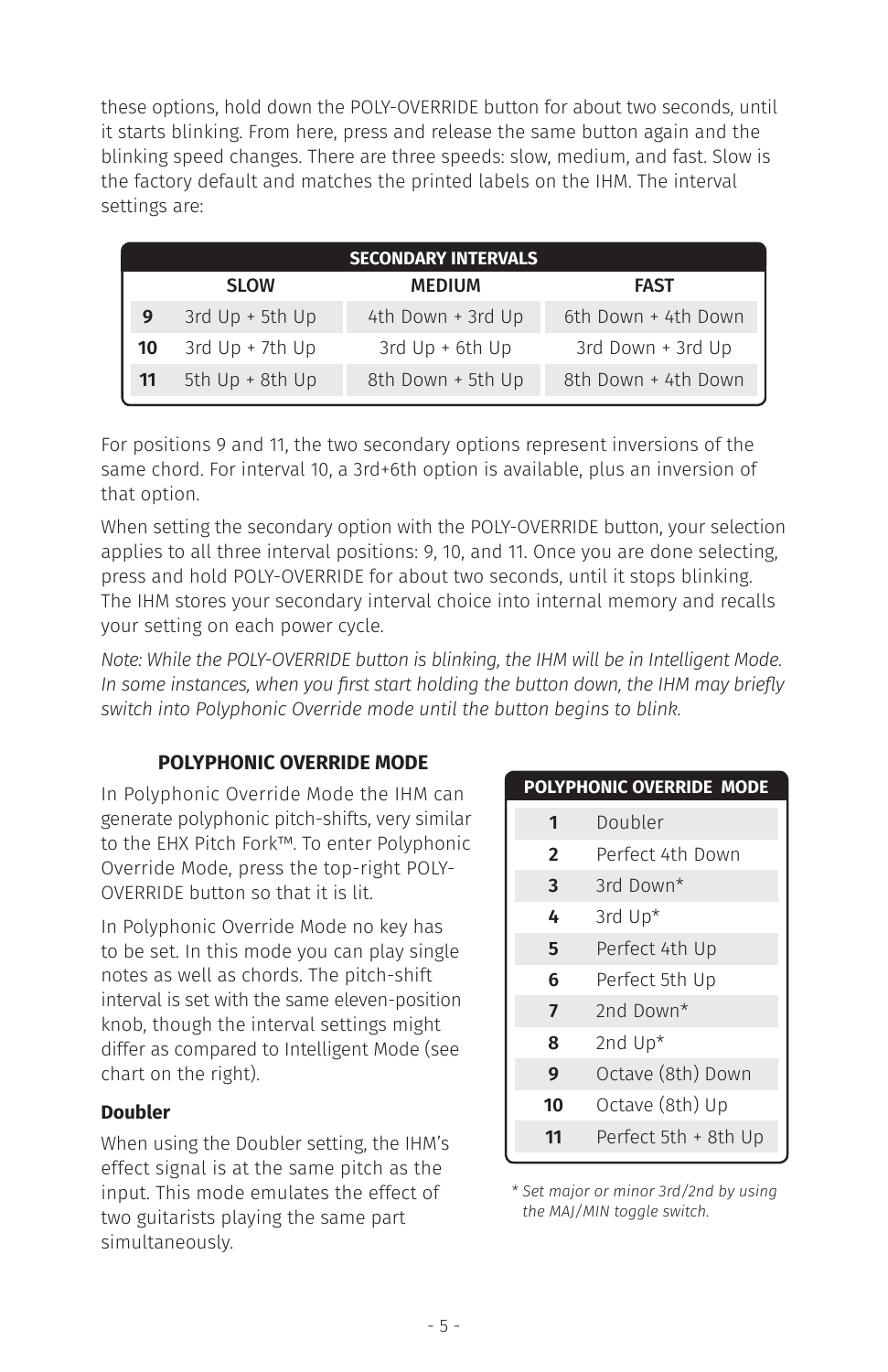## **MOMENTARY PITCH SWEEP TIME**

When in momentary mode, by default, the pitch changes instantly to the set interval upon pressing the footswitch, and changes instantly back to the bypass signal upon releasing the footswitch. The IHM includes an option to slow down the pitch sweep time when pressing and releasing the footswitch.

To enable this option, first hold down the MOMENT illuminated button for about two seconds. Release MOMENT after it starts blinking. While MOMENT is blinking, the IHM will be in momentary mode. All knobs and switches will still work as usual, except the VOL knob. While the MOMENT button is blinking, the VOL knob adjusts the sweep time. As you turn the VOL knob clockwise, the sweep time increases. Turning the knob all the way counterclockwise will result in there being no sweep (the default setting).

To save the sweep time setting, hold down the MOMENT button again until it stops blinking. Now pressing the footswitch in Momentary mode will result in pitch sweeps with the set sweep time. The IHM stores your Momentary mode sweep time setting into internal memory and recalls your setting on each power cycle.

## **Tips**

**Selecting the Key:** While in Intelligent Mode, if you are having a hard time generating the correct harmony notes you want for a specific line, try playing with the key setting. Different keys generate different harmonies for specific notes, sometimes the harmony notes you want to generate are technically in a different key (or scale) than what you would initially assume.

**Signal Path Placement:** Experiment with where you place the IHM in your signal path, especially when it comes to distortion pedals. Placing the IHM after distortion will lead to a more "realistic" sound as far as multiple guitars playing together. Placing the IHM before distortion will "glue" the harmonies together more, making it sound more like one unified instrument.

## **Notes and Specifications**

- **E** Audio input impedance at INPUT jack: 2.2MΩ
- **t** Audio output impedance at OUTPUT and DRY OUT jacks: 680Ω
- **t** Current draw: 26mA at 9.0VDC
- **t** Maximum input signal: +4.0 dBu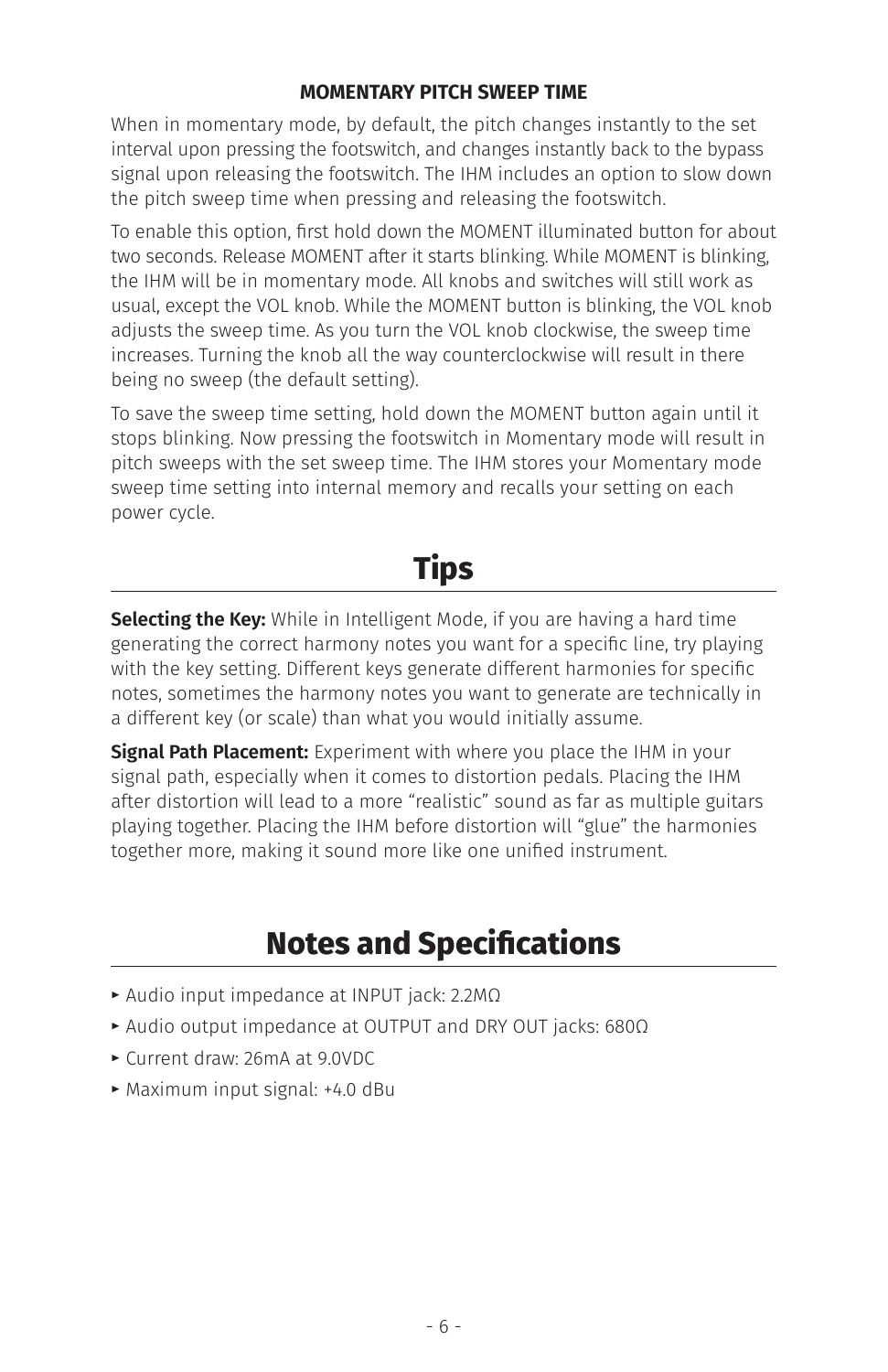## **WARRANTY INFORMATION**

Please register online at *www.ehx.com/product-registration* or complete and return the enclosed warranty card within 10 days of purchase. Electro-Harmonix will repair or replace, at its discretion, a product that fails to operate due to defects in materials or workmanship for a period of one year from date of purchase. This applies only to original purchasers who have bought their product from an authorized Electro-Harmonix retailer. Repaired or replaced units will then be warranted for the unexpired portion of the original warranty term.

If you should need to return your unit for service within the warranty period, please contact the appropriate office listed below. Customers outside the regions listed below, please contact EHX Customer Service for information on warranty repairs at info@ehx.com or +1-718-937-8300. USA and Canadian customers: please obtain a Return Authorization Number (RA#) from EHX Customer Service before returning your product. With your returned unit, include a written description of the problem as well as your name, address, telephone number, e-mail address, RA# and a copy of your receipt clearly showing the purchase date.

#### **United States & Canada**

EHX Customer Service Electro-Harmonix co New Sensor Corp. 47-50 33rd Street Long Island City, NY 11101

Tel: 718-937-8300 Email: info@ehx.com

#### **Europe**

John Williams Electro-Harmonix UK 13 Cwmdonkin Terrace Swansea SA2 0RQ United Kingdom

Tel: +44 179 247 3258 Email: electroharmonixuk@virginmedia.com

This warranty gives a purchaser specific legal rights. A purchaser may have even greater rights depending upon the laws of the jurisdiction within which the product was purchased.

## **COMPLIANCE**

*Note: This equipment has been tested and found to comply with the limits for a Class B digital device, pursuant to part 15 of the FCC Rules. These limits are designed to provide reasonable protection against harmful interference in a residential installation. This equipment generates, uses and can radiate radio frequency energy and, if not installed and used in accordance with the instructions, may cause harmful interference*  to radio communications. However, there is no quarantee that interference will not occur in a particular *installation. If this equipment does cause harmful interference to radio or television reception, which can be determined by turning the equipment off and on, the user is encouraged to try to correct the interference by one or more of the following measures:*

- *Reorient or relocate the receiving antenna.*
- *Increase the separation between the equipment and receiver.*
- *Connect the equipment into an outlet on a circuit different from that to which*
- *the receiver is connected.*
- *Consult the dealer or an experienced radio/TV technician for help.*

*Modifications not expressly approved by the manufacturer could void the user's authority to operate the equipment under FCC rules.*



*The CE logo indicates that this product has been tested and shown to conform with all applicable European Conformity directives.*



The WEEE or "trashcan" logo indicates that this product is made up of electronic components that should not *be trashed alongside household waste but instead should be recycled by a proper electrical waste facility.*